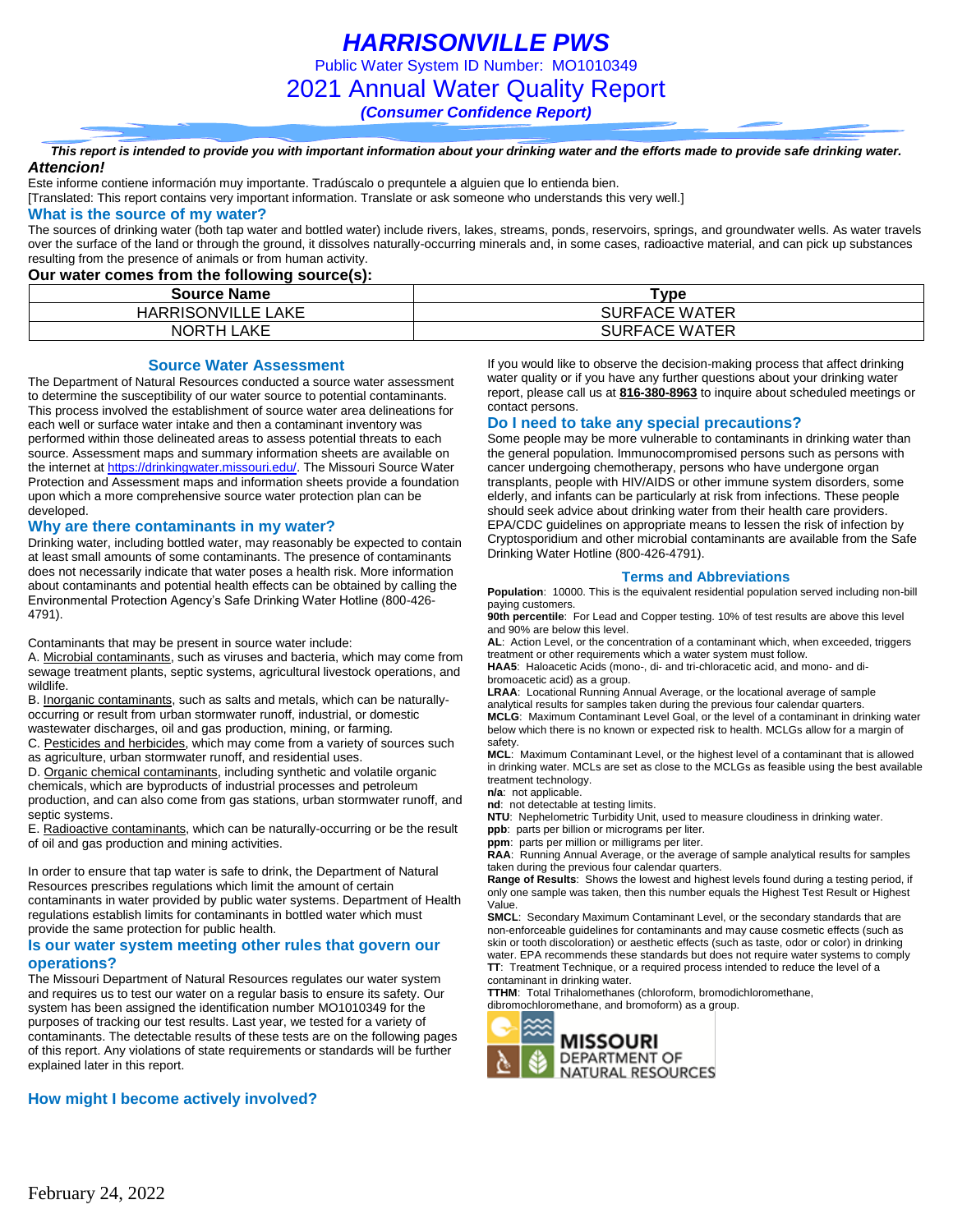# *HARRISONVILLE PWS*

Public Water System ID Number: MO1010349

2021 Annual Water Quality Report

*(Consumer Confidence Report)*

# *Contaminants Report*

HARRISONVILLE PWS will provide a printed hard copy of the CCR upon request. To request a copy of this report to be mailed, please call us at **816-380-8963***.* The CCR can also be found on the internet at www.dnr.mo.gov/ccr/MO1010349.pdf.

*The state has reduced monitoring requirements for certain contaminants to less often than once per year because the concentrations of these contaminants are not expected to vary significantly from year to year. Records with a sample year more than one year old are still considered representative. No data older than 5 years need be included. If more than one sample is collected during the monitoring period, the Range of Sampled Results will show the lowest and highest tested results. The Highest Test Result, Highest LRAA, or Highest Value must be below the maximum contaminant level (MCL) or the contaminant has exceeded the level of health based standards and a violation is issued to the water system.* 

# *Regulated Contaminants*

|                            | <b>Requlated</b><br><b>Contaminants</b> | <b>Collection</b><br><b>Date</b> | <b>Highest</b><br>Test<br><b>Result</b> | Range of<br><b>Sampled</b><br>Result(s)<br>$(low - high)$ | <b>Unit</b> | <b>MCL</b> | <b>MCLG</b> | <b>Typical Source</b>                                                                          |
|----------------------------|-----------------------------------------|----------------------------------|-----------------------------------------|-----------------------------------------------------------|-------------|------------|-------------|------------------------------------------------------------------------------------------------|
|                            | <b>ATRAZINE</b>                         | 8/16/2021                        | .15<br>$0 - 1.15$<br>0.0854<br>0.0854   |                                                           | ppb         |            |             | Runoff from herbicide used on row crops                                                        |
|                            | <b>BARIUM</b>                           | 2/17/2021                        |                                         |                                                           | ppm         |            |             | Discharge of drilling wastes; Discharge from metal refineries;<br>Erosion of natural deposits  |
|                            | <b>FLUORIDE</b>                         | 2/17/2021                        | 0.59                                    | 0.59                                                      | ppm         |            |             | Natural deposits; Water additive which promotes strong teeth                                   |
| NITRATE-<br><b>NITRITE</b> |                                         | 2/17/2021                        | 0.689                                   | 0.689                                                     | ppm         | 10         | 10          | Runoff from fertilizer use; Leaching from septic tanks, sewage;<br>Erosion of natural deposits |

| <b>Disinfection</b><br><b>Byproducts</b> | <b>Sample Point</b> | <b>Monitoring</b><br><b>Period</b> | <b>Highest</b><br>LRAA | <b>Range of Sampled</b><br><b>Result(s)</b><br>$(low - high)$ | Unit | <b>MCL</b> | <b>MCLG</b> | <b>Typical Source</b>                    |
|------------------------------------------|---------------------|------------------------------------|------------------------|---------------------------------------------------------------|------|------------|-------------|------------------------------------------|
| (HAA5)                                   | DBPDUAL-01          | 2021                               | 22                     | $21.7 - 21.7$                                                 | ppb  | 60         |             | Byproduct of drinking water disinfection |
| (HAA5)                                   | DBPDUAL-02          | 2021                               | 27                     | $27.4 - 27.4$                                                 | ppb  | 60         |             | Byproduct of drinking water disinfection |
| TTHM                                     | DBPDUAL-01          | 2021                               | 31                     | $30.9 - 30.9$                                                 | ppb  | 80         |             | Byproduct of drinking water disinfection |
| TTHM                                     | DBPDUAL-02          | 2021                               | 48                     | 47.9 - 47.9                                                   | ppb  | 80         |             | Byproduct of drinking water disinfection |

| тос              | <b>Collection</b><br>Date | Highest<br><b>Value</b> | <b>Range of Sampled</b><br>Results | <b>Unit</b> | Typical Source                       |
|------------------|---------------------------|-------------------------|------------------------------------|-------------|--------------------------------------|
| TOTAL<br>CARBON. | 8/9/2021                  | 25<br>4.ວບ              | $2.79 - 4.35$                      | MG/L        | Naturally present in the environment |

| Lead and<br>Copper | <b>Date</b> | 90th Percentile: 90%<br>of your water utility<br>levels were less than | <b>Range of Sampled</b><br><b>Results</b><br>(low – high) | <b>Unit</b> | <b>AL</b> | <b>Sites</b><br><b>Over AL</b> | <b>Typical Source</b>                   |  |  |
|--------------------|-------------|------------------------------------------------------------------------|-----------------------------------------------------------|-------------|-----------|--------------------------------|-----------------------------------------|--|--|
| <b>COPPER</b>      | 2017 - 2019 | 0.0754                                                                 | $0.00976 - 0.0855$                                        | ppm         | .3        |                                | Corrosion of household plumbing systems |  |  |
| ∟EAD               | 2017 - 2019 |                                                                        | 0 - 6.45                                                  | ppb         | 15        |                                | Corrosion of household plumbing systems |  |  |

| % of samples in<br>compliance with<br><b>Standard</b> | Months<br><b>Occurred</b> | <b>Monitoring</b><br><b>Violation</b> | <b>Highest Single</b><br><b>Measurement</b> | <b>Month</b><br><b>Occurred</b> | Sources            | <b>Compliance</b> |
|-------------------------------------------------------|---------------------------|---------------------------------------|---------------------------------------------|---------------------------------|--------------------|-------------------|
| 100                                                   | ∸                         | N <sub>O</sub>                        | 0.312                                       | <b>IUN</b>                      | <b>SOIL RUNOFF</b> | <b>YES</b>        |

# *Violations and Health Effects Information*

| : 2021<br>During the<br>. calendar vear.<br>. we had the below noted violation(s) of $\epsilon$<br>f drinking water regulations. |                          |                                             |  |  |  |  |  |  |  |
|----------------------------------------------------------------------------------------------------------------------------------|--------------------------|---------------------------------------------|--|--|--|--|--|--|--|
| Compliance Period                                                                                                                | ™vpe                     |                                             |  |  |  |  |  |  |  |
| 12/6/2021<br>7/1/2021                                                                                                            | CONSUMER CONFIDENCE RULE | ADEQUACY/AVAILABILITY/CONTENT<br>∩∩n<br>ししド |  |  |  |  |  |  |  |

## **Special Lead and Copper Notice:**

If present, elevated levels of lead can cause serious health problems, especially for pregnant women and young children. Lead in drinking water is primarily from materials and components associated with service lines and home plumbing. HARRISONVILLE PWS is responsible for providing high quality drinking water, but cannot control the variety of materials used in plumbing components. When your water has been sitting for several hours, you can minimize the potential for lead exposure by flushing your tap for 30 seconds to 2 minutes before using water for drinking or cooking. If you are concerned about lead in your water, you may wish to have your water tested. Information on lead in drinking water, testing methods, and steps you can take to minimize exposure is available from the Safe Drinking Water Hotline (800-426-4791) or at [http://water.epa.gov/drink/info/lead/index.cfm.](http://water.epa.gov/drink/info/lead/index.cfm)

All contaminant sample results from past and present compliance monitoring are available online at the Missouri DNR Drinking Water Watch website at [www.dnr.mo.gov/DWW/.](http://www.dnr.mo.gov/DWW/) To see the Lead and Copper results, enter your water system's name in the box titled Water System Name, then select Find Water Systems at the bottom of the page. On the next screen, click on the Water System Number. At the top of the next page, under the Help column, click on Other Chemical Results by Analyte. Scroll down to Lead and click the blue Analyte Code (1030). A Sample Collection Date range may need to be entered. The Lead and Copper locations will be displayed under the heading Sample Comments. Scroll to find your location and click on the Sample No. for results. If you assisted the water system in taking a Lead and Copper sample but cannot find your location on the list, please contact HARRISONVILLE PWS for your results.